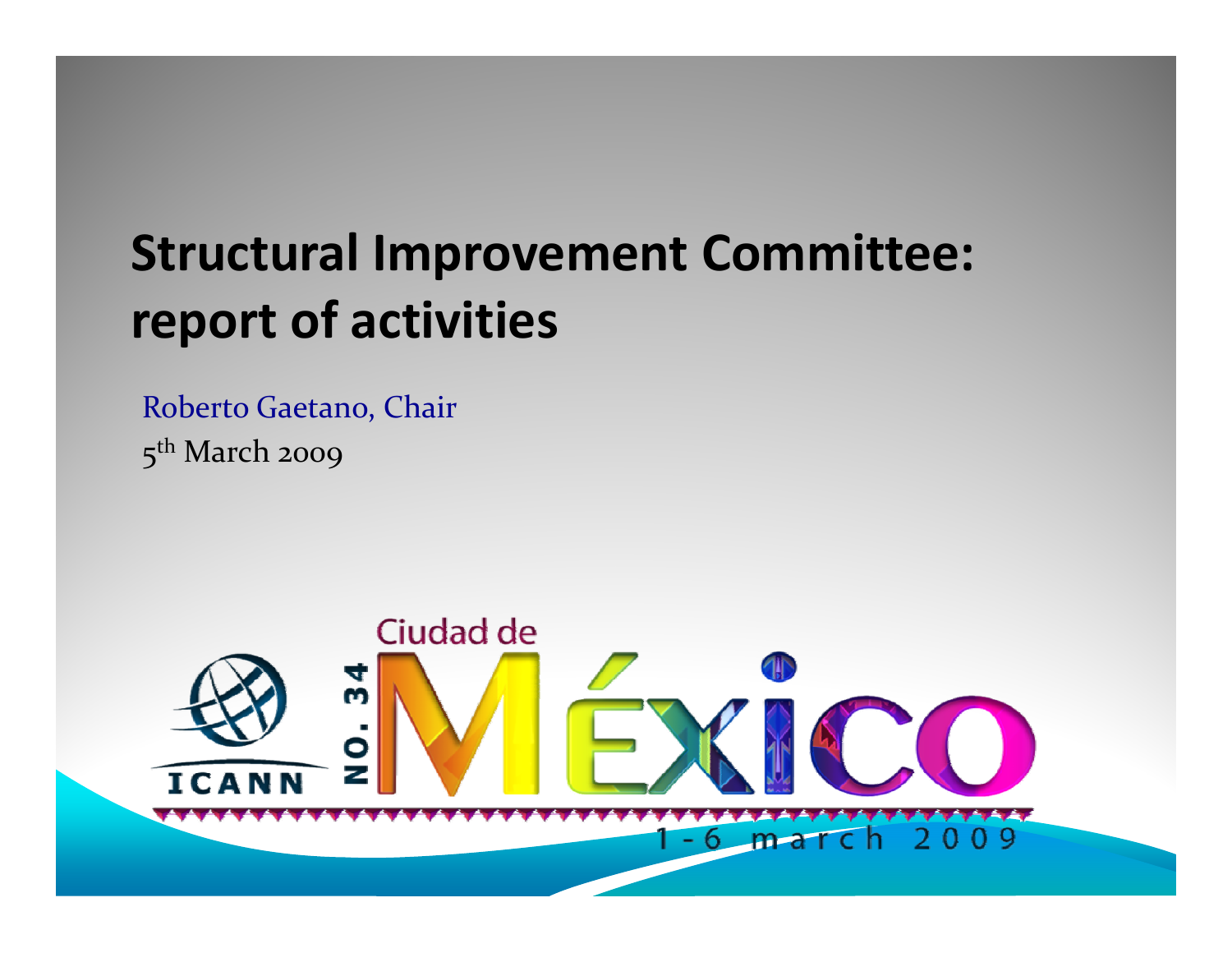

### **Established at the Cairo meeting** (7th November 2008)

#### **Purpose**:

"… *responsible for review and oversight of policies relating to ICANN's ongoing organizational review process (….). The reviews shall be conducted in accordance with the Bylaws. The Committee shall use such reviews to assess whether each organization has <sup>a</sup> continuing purpose in the ICANN structure and shall issue recommendations aimed to enhance effectiveness of the structure*."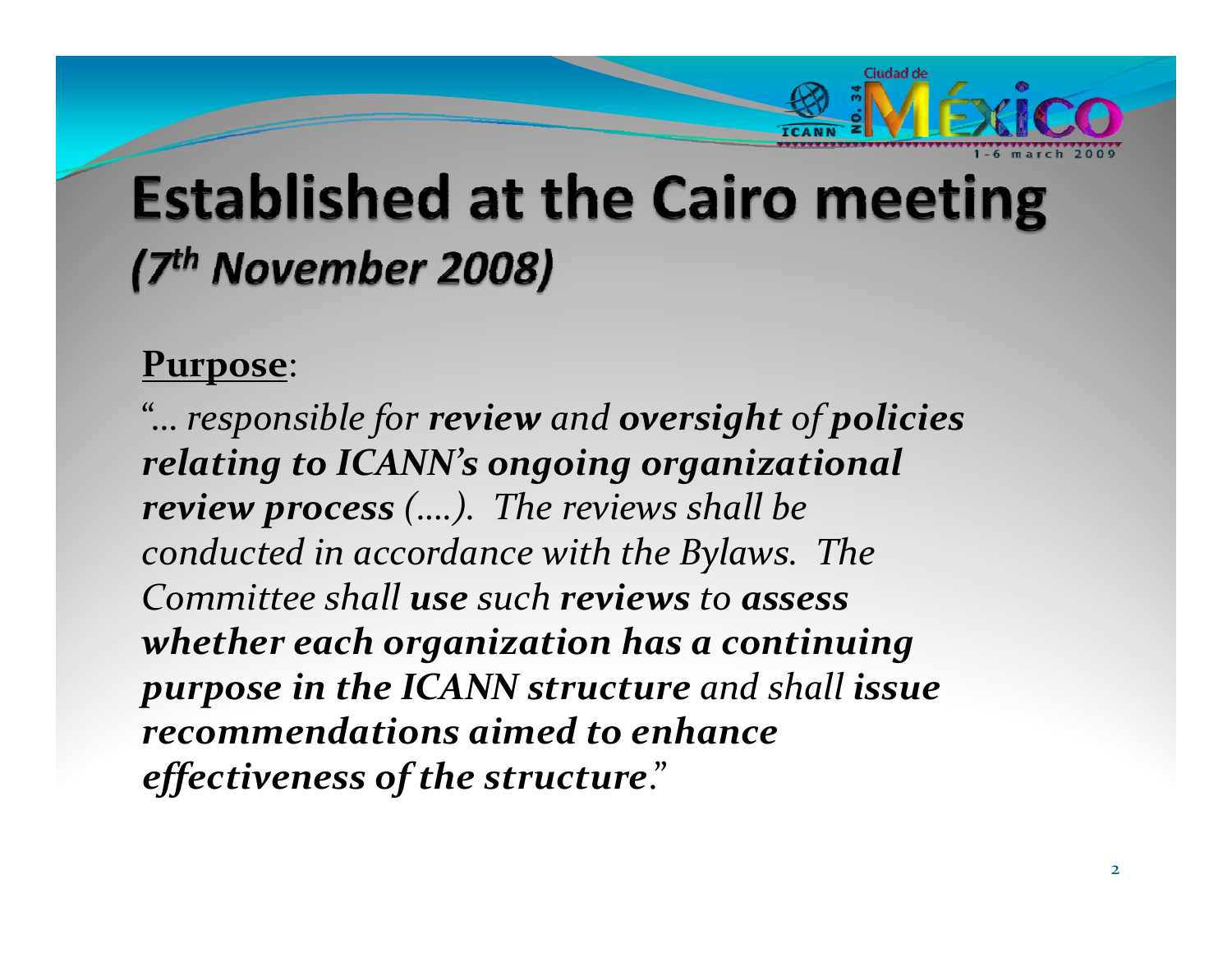

# **Membership**

Roberto Gaetano *Chair*



Harald Tveit Alvestrand **Raimundo Beca** 



#### Rita Rodin



Jean-Jacques Subrenat

*Support staff*: Marco Lorenzoni, Director Organizational Review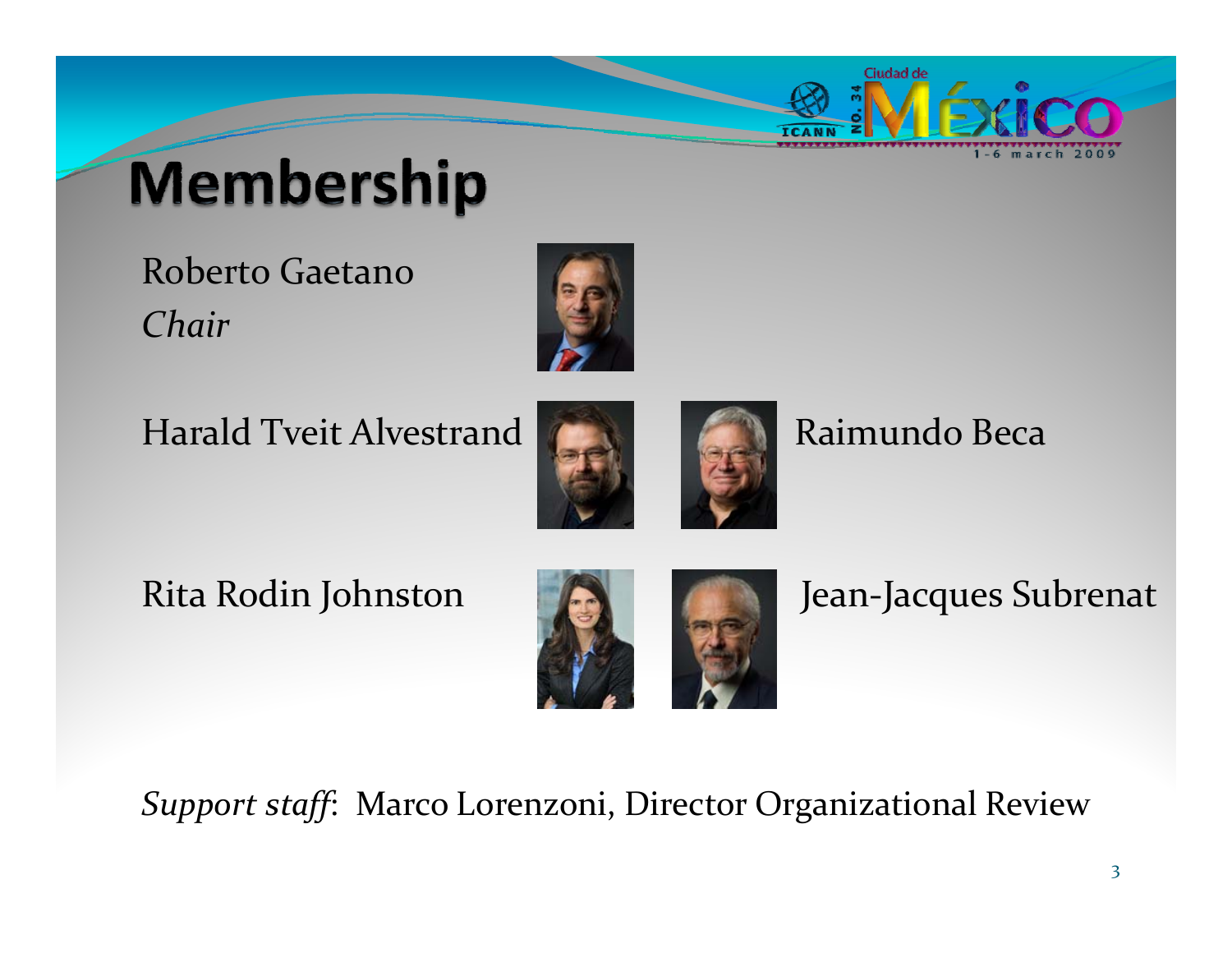

## **Main activities so far**

Coordination of ongoing reviews, through specific review Working Groups

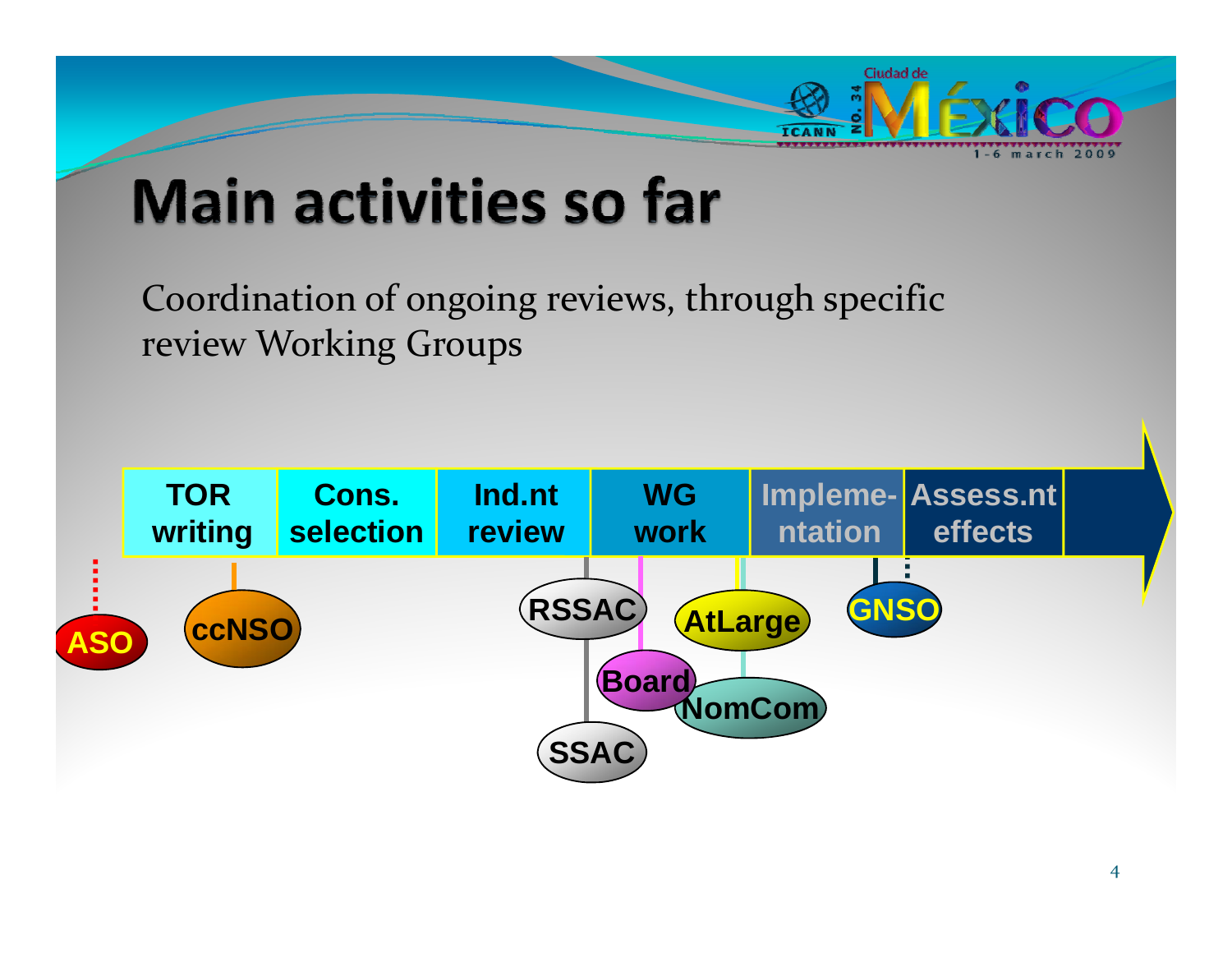

## **Main activities so far**

Re‐consideration of processes, timeline and methodology of Organizational Review processes, taking stock from experiences matured during first round of ORs (*on‐going work*).

Objectives: streamlining of processes, increasing transparency and accountability, enhancing dialogue with community, increasing value of outputs.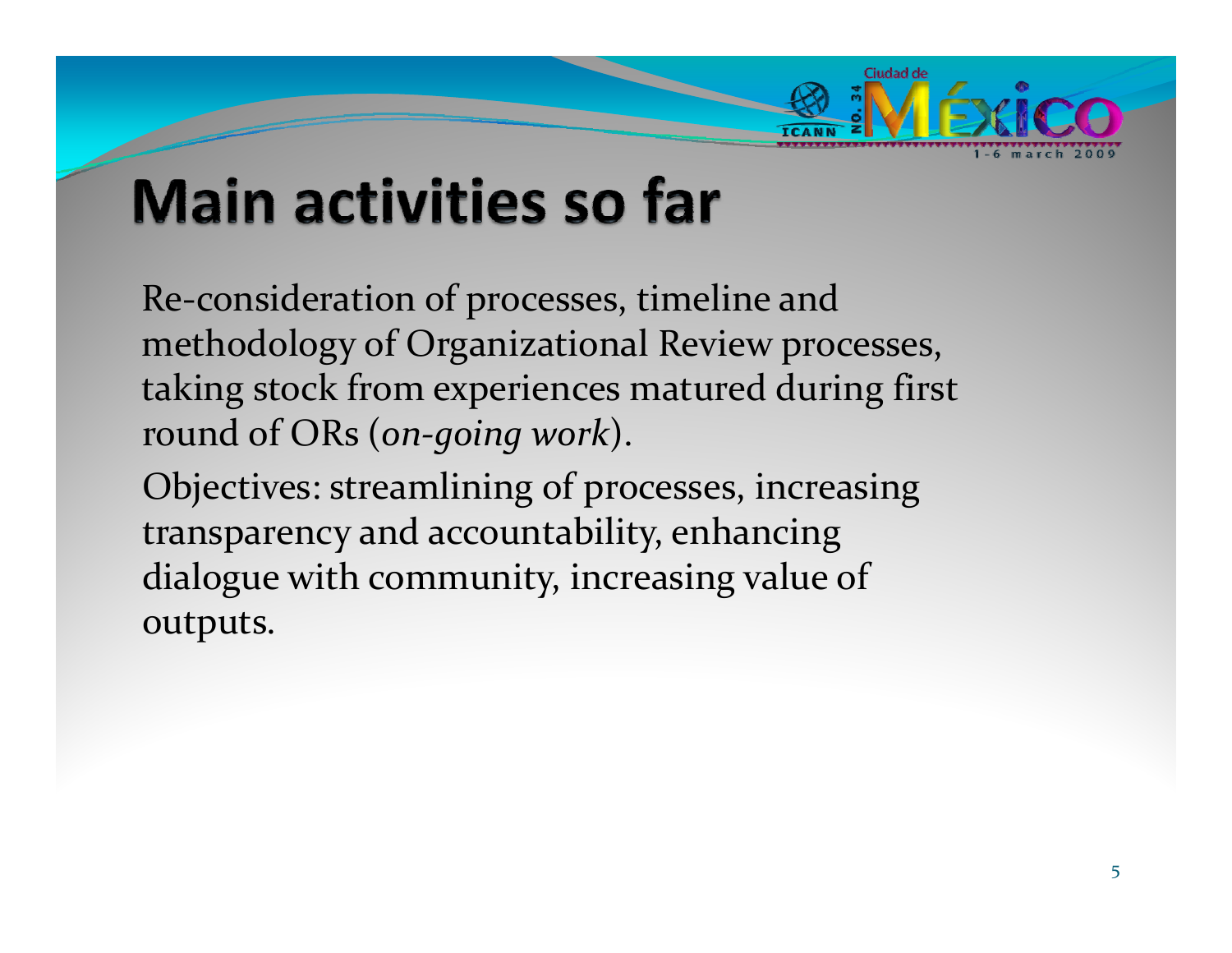

## **Main activities so far**

"Horizontal view" (*just started*).

Objectives: to analyze interconnections and consistencies of recommendations from different OR processes. To find solutions to conflicting options (if any).